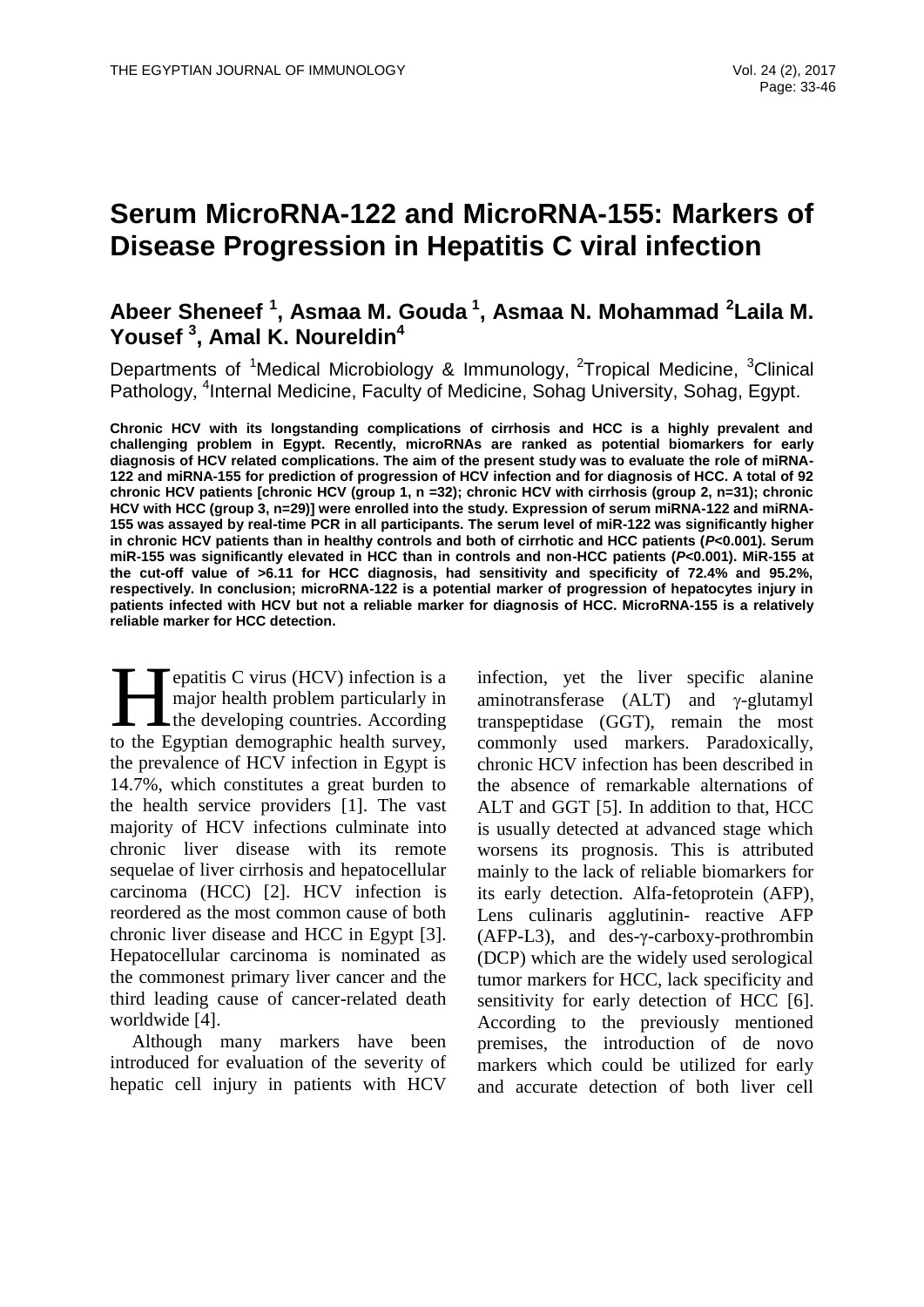injury and HCC would be invaluable tools in the management of patients with HCV infection.

Various alternations of the molecular pathways leading to carcinogenesis have been described in HCC [7]. Some of these pathways have been recently discovered as being regulated by microRNAs which are intracellular and extracellular small (~22 nucleotide), non-coding RNAs that inhibit messenger RNAs (mRNAs) by binding to their 3' un-translated regions (UTRs) [8, 9]. Although the intracellular miRNAs regulate numerous crucial functions such as cell metabolism, proliferation, and apoptosis, the function of circulating (extracellular) miRNAs is not well clarified [10]. However, their extracellular existence in the serum and other body fluids could be either due to tissue damage or an inherent cellular mechanism for transporting specific miRNAs during the process of cell-cell communication [11].

MicroRNAs, especially miR-122 which is the most abundant miRNA in the liver have been implicated in various aspects of HCV infection and HCC [12]. Alterations in the cellular miRNA upon viral infection may either regulate viral infection, play a role in the virus-induced hepatic damage or might be a mere stigma of host defense against such infection. In addition to its antiinflammatory and anti-carcinogenic activities, MiR-122 is a well known regulator of HCV translation and replication through double binding to two target sites in the 5'-UTR [13, 14]. Moreover, HCV infection has been also shown to induce miR-155 over-expression that via activation of Wnt/β-catenin signaling- inhibits apoptosis of hepatocytes and induces carcinogenesis [15]. Herein, up-regulation of miR-155 in serum, peripheral blood mononuclear cells (PBMC) and liver tissues of patients with chronic HCV could be a negative prognostic marker, suggesting incomplete virus elimination, enhanced liver damage and increased risk of HCC [16, 17].

It has been previously reported that some specific miRNAs including miR-122 and miR-155 are differentially regulated in the serum of HCV infected patients [18-20]. The circulating miRNAs are stable molecules and readily detectable by real time PCR. These merits have rendered them attractive markers not only as diagnostic and prognostic markers but also for monitoring of therapy in different diseases including HCV infection and HCC. The aforementioned backgrounds could be considered as a logic foundation for studying the miRNA-mediated effects of HCV infection, particularly in a country like Egypt, which has the highest prevalence of HCV infection worldwide. Herein the aim of the present study was to evaluate the role of circulating miRNAs; miRNA-122 and miRNA-155 in chronic HCV infected patients and correlate them with the progression of the virus - induced pathogenesis as well as diagnosis of HCC.

## **Patients and Methods**

## Study design and patients

This is a case-control study which was conducted during the period between  $1<sup>st</sup>$  March 2016 and  $1<sup>st</sup>$ October 2016, in the central research laboratory, faculty of medicine, Sohag university. All patients with untreated chronic HCV infection  $(n = 92)$  who attended the outpatient clinic of the Tropical and Internal medicine departments of Sohag University hospital, were asked to participate in the study. The participants were allocated into 3 groups; uncomplicated chronic HCV patients (group 1;  $n =$ 32), chronic HCV patients with cirrhosis (group 2;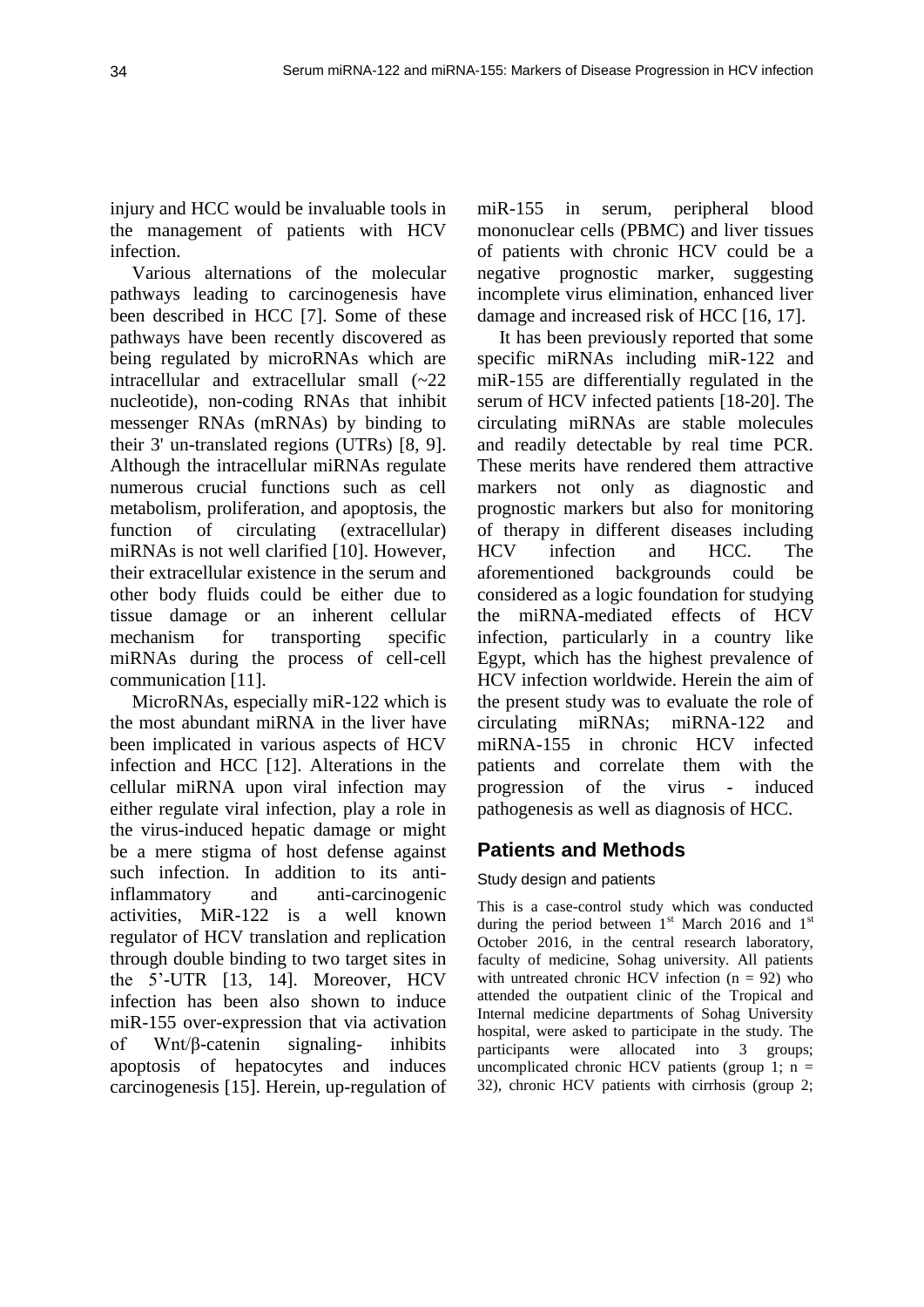n=31) and chronic HCV patients with hepatocellular carcinoma (group 3; n= 29). The exclusion criteria of the participants were the presence of co-infection with HIV or HBV, malignancy other than HCC, or autoimmune co-morbidities, and those receiving immune-suppressive drugs. A total of 10 volunteers with normal liver enzymes, normal hepatic ultrasound and without serologic evidence of HCV, HBV or HIV infections were included, as internal reference, in the miRNAs expression level analysis. The study was approved by the official recommendations of the ethics committee of Sohag faculty of medicine, Sohag University and written informed consents were obtained from all participants.

All patients underwent detailed history taking and thorough clinical examination with particular focusing to the presence of jaundice, ascites, lower limbs edema, hepatomegaly, splenomegaly and encephalopathy. Complete blood count (CBC), liver function tests, specific HCV testing (anti-HCV antibodies by enzyme-linked immunosorbent assay (ELISA) and HCV RNA and viral load by real time PCR were then done for all patients. Chronic HCV infection was defined by the persistence of HCV antibodies and HCV RNA in the patients' serum for at least 6 months. Abdominal sonographic examination was then done in order to detect the presence of hepatic fibrosis, HCC, splenomegaly, and to measure the portal vein diameter. Child-Pugh score was used to assess the severity of liver cirrhosis [21]. The degree of liver fibrosis-if present- was then accurately assessed with fibro-scanning. The diagnosis of HCC, if suspected, was then ascertained with measurement of serum level of AFP, and confirmed by triphasic computed tomography (CT) and/or magnetic resonance imaging according to American Association for the Study of Liver Diseases (AASLD) guidelines [22].

#### MicroRNAs Gene Expression Analysis

#### Serum preparation and miRNA extraction

Peripheral venous blood samples from all participants were collected into plain vacutainer tubes and centrifuged at  $1000 \times g$  for 15 min at room temperature. An additional centrifugation at  $2000 \times g$ for 10 min was done to completely remove any remaining cells. The supernatant was transferred to Eppendorf tubes for immediate miRNA extraction using mirVana<sup>TM</sup> PARIS<sup>TM</sup> miRNA Isolation Kit (Ambion, USA) following the enrichment procedure

for small RNAs purification according to the manufacturer's protocol. The concentration and purity of RNA was determined by measuring the absorbance at 260 and 280 nm using NanoDrop Spectrophotometer (Quawell Q5000, USA). An  $A_{260}$ :  $A_{280}$  ratio of 1.8–2.1 is the measure of highly pure RNA.

#### Reverse Transcription (RT)

The studied microRNAs; miR-122, miR-155 and an endogenous control RNU6B was used as the reference gene, were reverse transcribed into single stranded complimentary DNA (cDNA) using TaqMan® microRNA reverse transcription kit (PN 4366596) (Applied Biosystems, Foster City, CA, USA) following manufacturer's protocol. Reverse transcription was performed in a 15 µl reaction volume; 5 µl of RNA, 3 µl RT primer and 7 µl RT master mix (0.15 µl 100 mM dNTP mix, 1,00 µl multiscribe ™ RT enzyme, 1,5 µl 10× buffer, 0,19 µl RNase inhibitor and 4,16 µl nuclease free water). Thermal cycler tubes were incubated on ice for 5 min and loaded into the thermal cycler (Biometra, Germany) using the following conditions:16  $\degree$ C for 30 min, 42 °C for 30 min, 85 °C for 5 min and then held at  $4^{\circ}$ C.

 Quantitative Real-Time Polymerase Chain Reaction (RT-qPCR)

Real time- qPCR was done in a 20 µl reaction volume using StepOne real time PCR system (Applied Biosystems, Foster City, CA, USA). Each PCR reaction mixture contains 1.33 µl RT product, 10 µl TaqMan® Universal PCR Master Mix II, free of UNG, 1 µl TaqMan<sup>®</sup> MicroRNA Assay (20×) (miR-122, miR-155 and RNU6B) and 7.67 µl nuclease free water. Real-time PCR amplification was performed according to the following conditions:  $95^{\circ}$ C for 10 min to activate the AmpliTaq Gold® enzyme followed by 40 amplification cycles. Each cycle consists of denaturation at 95°C for 15 s, primer annealing and primer extension at 60°C for 60 s.

Relative expression of the studied miRNAs was calculated by StepOne Software v2.0 (Applied Biosystems, Foster City, CA, USA) using the  $2^{\text{-}\Delta\Delta CT}$ equation where the data were presented as the fold change in gene expression normalized to an endogenous reference gene and relative to the untreated control [23]. Comparative cycle threshold (∆CT) was calculated by subtracting the Ct values of RNU6B from the Ct values of the target miRNAs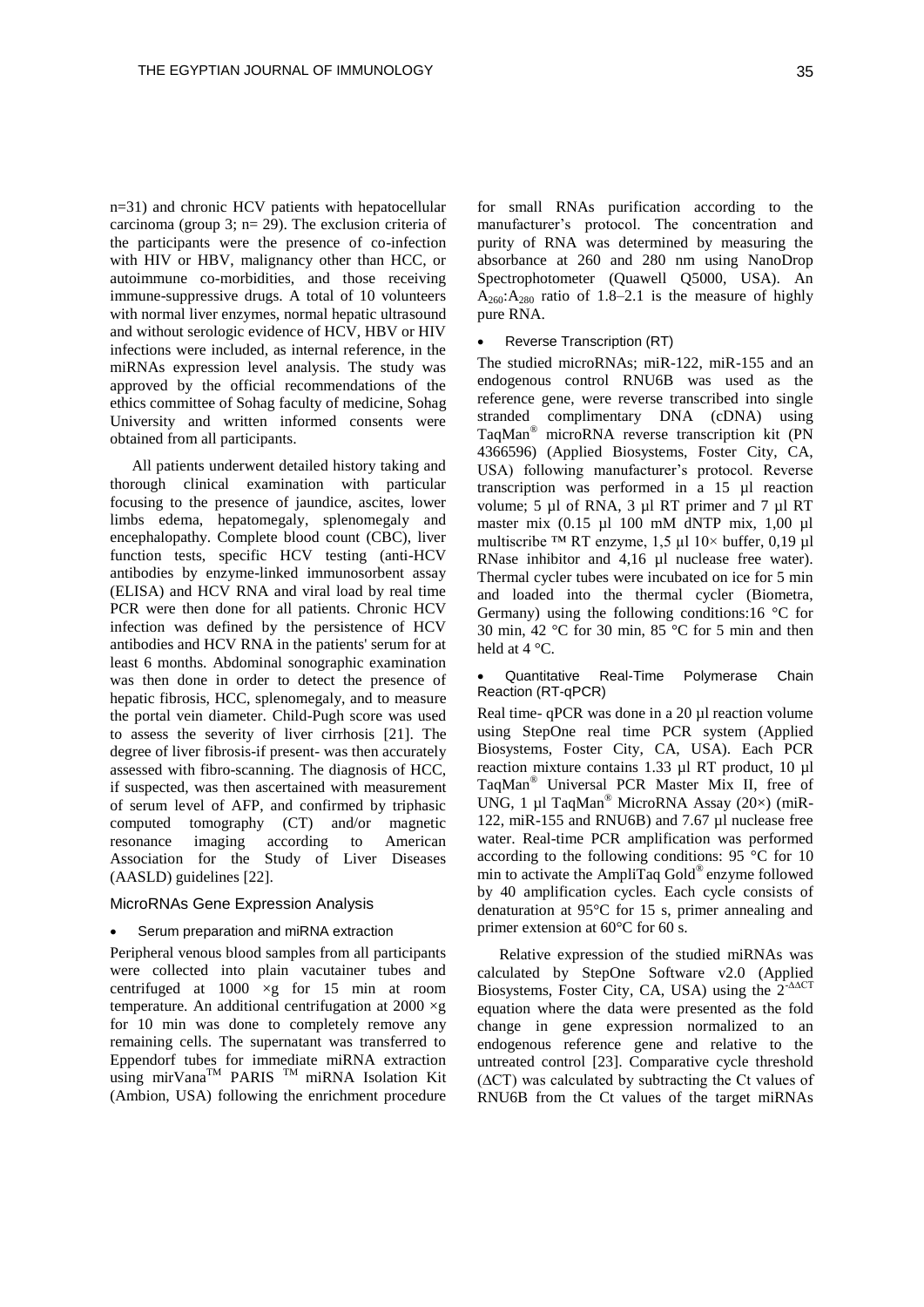(122 or 155). ∆∆Ct was then calculated by subtracting mean ∆CT of the control samples from ∆CT of tested samples. Fold change of each candidate miRNA within each group was then calculated using the equation  $2^{\text{-}\Delta\Delta CT}$ .

## Statistical Analysis

Data were analyzed using STATA intercooled version 12.1. Normally distributed quantitative data were represented as mean, standard deviation and were analyzed using ANOVA for comparison of the means of three groups while student t-test used to compare means of two groups. Quantitative data with uneven distribution were represented as mean and range (Min-Max) and Kruskal Wallis test was used for comparison of three or more groups while Mann-Whitney test was used to compare between two groups. Qualitative data were represented as number and percentage and compared using either Chi square test or fisher exact test. Spearman's correlation coefficient analyses were done when indicated. Data were analyzed by sensitivity, specificity, positive, and negative predictive value derived from the receiver operating characteristic (ROC) curve. The diagnostic accuracy of miR-122 & miR-155 for diagnosis of HCC were expressed as the area under the ROC curve (AUC). Best cut off point was determined by using Medcalc for Windows (version 11.0). Graphs were produced by using STATA program. *P* value < 0.05 was considered significant.

## **Result**

A total of 92 chronic HCV patients [chronic HCV (group 1,  $n = 32$ ); chronic HCV with cirrhosis (group 2, n=31); chronic HCV with HCC (group 3, n=29)] were enrolled into the study; their ages ranged from 20-65 years. The gender distribution (52 males and 40 females) was comparable in the three groups of studied patients. There was a significant difference between patients with liver cirrhosis (LC) and HCC versus chronic HCV patients in terms of age distribution (20-65 years), patients with chronic hepatitis (CH) were younger than those with liver cirrhosis and HCC (both *P*<0.001). All hallmarks of hepatic decompensation including jaundice, GIT tract bleeding, splenomegaly, and ascites were significantly higher in group 2 & 3 compared to group 1. The median level of α-fetoprotein was significantly higher in patients with HCC. The clinical and the laboratory data of the patients are shown in Table 1 and 2.

Analysis of the median fold change in expression level of miR-122 of the patients compared to the normal control group showed that miR-122 displayed a significant fold increase in CH group (6.79) (*P*= 0.0001) and a significant fold decrease in both groups with cirrhosis (0.79) and HCC (0.72) (Table 2). Comparing the serum miR-122 expression level between different studied groups displayed an increasing tendency towards a significant fold elevation in expression in CH patients (6.79) in comparison to liver cirrhosis (0.79) and HCC patients (0.72) (*P*<0.001). No significant fold change in miR-122 expression was found between HCC and liver cirrhosis groups (*P*= 0.17) (Figure 1).

Analysis of the median fold change in the expression level of miR-155 in patients' sera in comparison to the normal control group showed significant fold increase in all the studied groups; CH  $(3,13)$ , LC  $(3,13)$  and HCC (7.33) (*P*=0,0001) (Table 2). Comparing miR-155 expression level between the different studied groups displayed an increasing tendency towards significant fold elevation in expression in HCC patients (7.33) in comparison to LC (3.13) and CH patients (3.13) (*P*<0.001). No significant fold change in miR-155 expression was found between CH and liver cirrhosis groups  $(P=0.48)$  (Figure 2).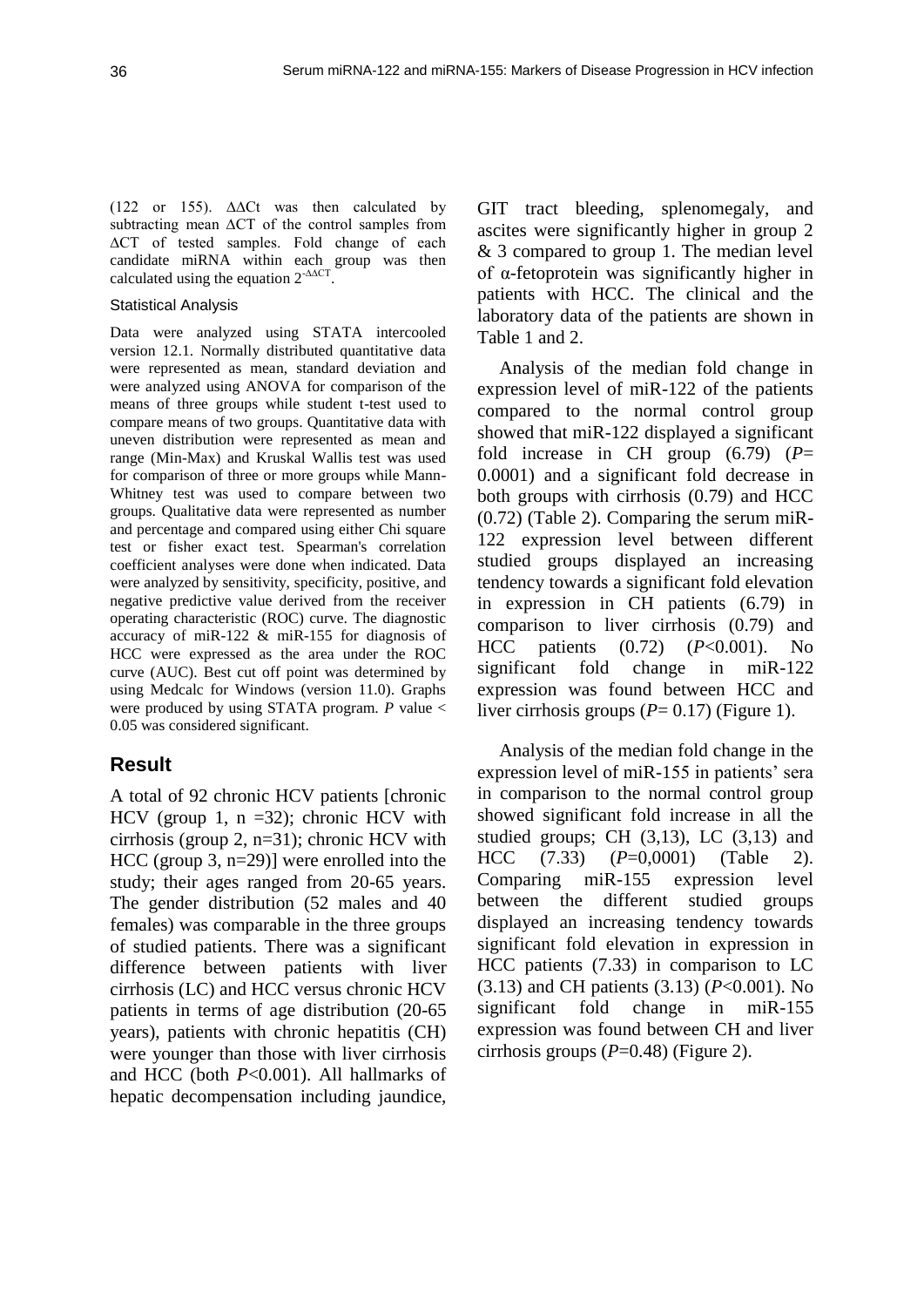| Variable                                   | Group 1 (n=32)<br><b>CH</b> | Group 2 (n=31)<br>LC                      | Group 3 (n=29)<br><b>HCC</b>            | $P$ value                                                                                      |
|--------------------------------------------|-----------------------------|-------------------------------------------|-----------------------------------------|------------------------------------------------------------------------------------------------|
| Age (years) Mean $\pm$ SD                  | $35.63 \pm 8.71$            | 54.45±7.86                                | 51.07±11.06                             | $< 0.0001^a$ , $< 0.0001^b$<br>$< 0.0001$ <sup>c</sup> , NS <sup>d</sup>                       |
| Gender<br>Male<br>Female                   | 17 (53.13%)<br>15 (46.88%)  | 18 (58.06%)<br>13 (41.38%)                | 17 (58.62%)<br>12 (41.38%)              | <b>NS</b>                                                                                      |
| Jaundice<br>No.<br>Yes                     | 25 (78.13%)<br>7 (21.88%)   | 18 (58.06%)<br>13 (41.94%)                | 17 (58.62%)<br>12 (41.38%)              | <b>NS</b>                                                                                      |
| <b>Bleeding tendency</b><br>No<br>Yes      | 27 (84.38%)<br>5 (15.63%)   | 19 (61.29%)<br>12 (38.71%)                | 10 (34.48%)<br>19 (65.52%)              | $<$ 0.0001 <sup>a</sup> , 0.04 <sup>b</sup><br>$< 0.0001^{\circ}$ , 0.04 <sup>d</sup>          |
| <b>Upper GIT bleeding</b><br>No<br>Yes     | 32 (100%)<br>0              | 23 (74.19%)<br>8 (25.81%)                 | 20 (68.97%)<br>9(31.03%)                | $0.003^a$ , $0.002^b$<br>$0.001^{\circ}$ , NS <sup>d</sup>                                     |
| Ascites<br>No<br>Yes                       | 32 (100%)<br>0              | 13 (41.94%)<br>18 (58.06%)                | 7 (24.14%)<br>22 (75.86%)               | $<$ 0.0001 <sup>a</sup> , $<$ 0.0001 <sup>b</sup><br>$< 0.0001$ <sup>c</sup> , NS <sup>d</sup> |
| Hepatomegaly<br>No.<br>Yes                 | 15 (46.88%)<br>17 (53.13%)  | 26 (83.87%)<br>5 (16.13%)                 | 22 (75.86%)<br>7 (24.14%)               | $0.004^a$ , $0.002^b$<br>$0.02^{\circ}$ , NS <sup>d</sup>                                      |
| Splenomegaly<br>No.<br>Yes                 | 5 (15.63%)<br>27 (84.38%)   | 5(16.13%)<br>26 (83.87%)                  | 6(20.69%)<br>23 (79.31%)                | <b>NS</b>                                                                                      |
| Focal lesions<br>Single<br>Multiple        |                             |                                           | 14 (48.28%)<br>15 (51.72%)              |                                                                                                |
| Portal vein thrombosis<br><b>No</b><br>Yes | 30 (93.75%)<br>2(6.25%)     | 28 (90.32%)<br>3(9.68%)                   | 20 (68.97%)<br>9(31.03%)                | $0.02^{\text{a}}$ , NS <sup>b</sup><br>$0.01^{\circ}$ , 0.04 <sup>d</sup>                      |
| Portal hypertension<br><b>No</b><br>Yes    | 29 (90.63%)<br>3(9.38%)     | 16 (51.61%)<br>15 (48.39%)                | 9(31.03%)<br>20 (68.97%)                | $<$ 0.0001 <sup>a</sup> , 0.001 <sup>b</sup><br>$<$ 0.0001 $^{\circ}$ , 0.NS <sup>d</sup>      |
| Child-Pugh<br>Α<br>B<br>$\mathsf C$        |                             | 11 (35.48%)<br>10 (32.26%)<br>10 (32.26%) | 4 (13.79%)<br>7 (24.14%)<br>18 (62.07%) | $0.049^d$                                                                                      |
| Fibroscan<br>$F1-2$<br>F3-4                | 12 (37.50%)<br>20 (62.50%)  |                                           | -------                                 |                                                                                                |

|  | Table 1. Demographic and clinical data of the studied patients |
|--|----------------------------------------------------------------|
|--|----------------------------------------------------------------|

CH; chronic HCV, LC; liver cirrhosis, HCC; hepatocellular carcinoma. *P*>0.05 is not significant (NS).<br><sup>a</sup> *P* value compared the three group, <sup>b</sup> *P* value compared CH & cirrhosis, <sup>c</sup> *P* value compared CH & HCC, and <sup>d</sup> compared cirrhosis & HCC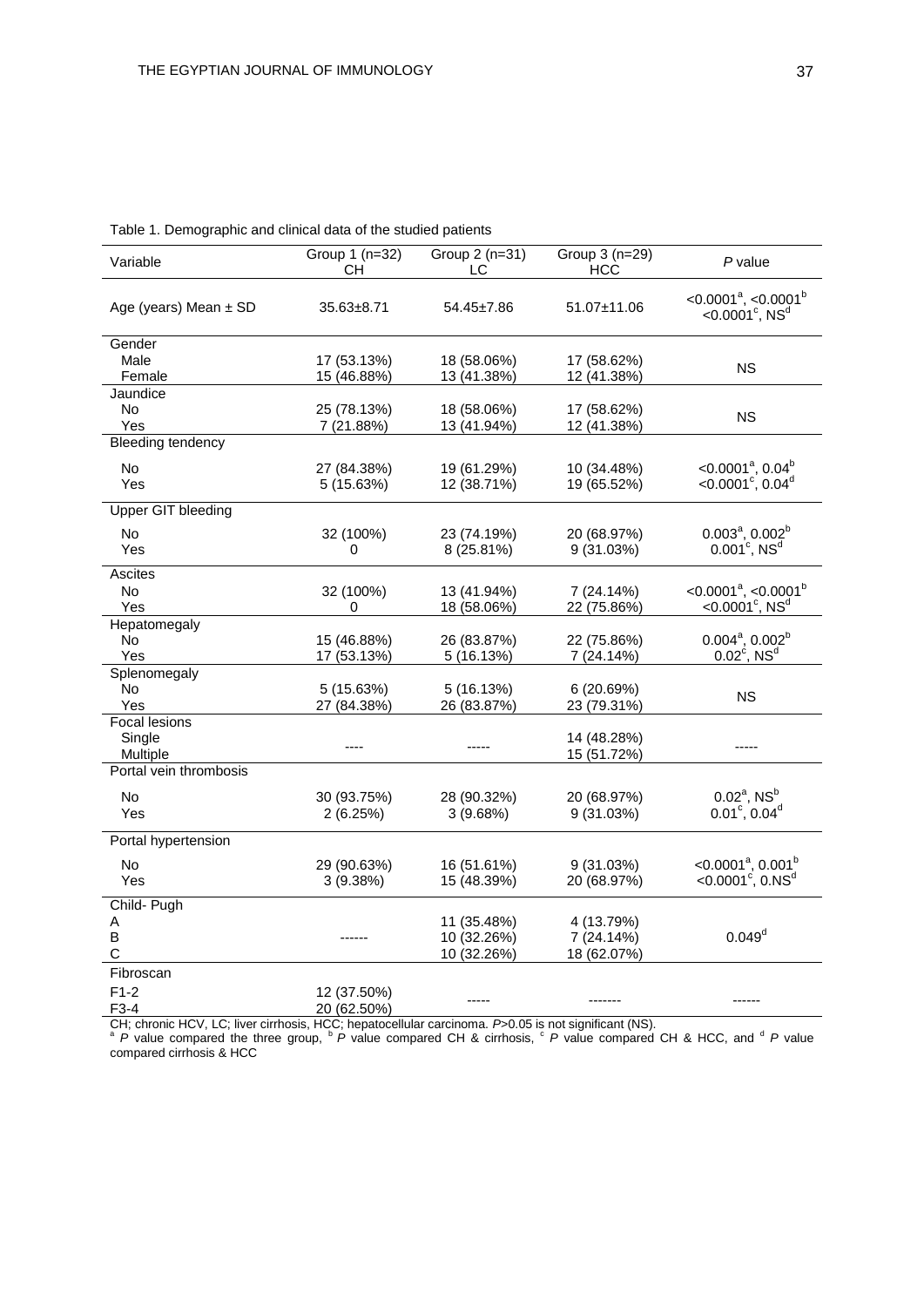|                                 | Group 1 (n=32)      | Group 2 (n=31)      | Group 3 (n=29)      |                                      |  |
|---------------------------------|---------------------|---------------------|---------------------|--------------------------------------|--|
| Variable                        | <b>CH</b>           | LC<br><b>HCC</b>    |                     | P value                              |  |
| ALT (IU/L)                      |                     |                     |                     | $0.0001^a$ , $0.002^b$               |  |
| Median (Min-Max)                | 84.5 (30-265)       | 51 (9-145)          | 26 (14-143)         | $0.0001^{\circ}$ , NS <sup>d</sup>   |  |
| AST (IU/L)                      |                     |                     |                     | NS <sup>a</sup>                      |  |
| Median (Min-Max)                | 62.5 (30-170)       | 62 (12-110)         | 78 (23-186)         |                                      |  |
| Bilirubin (mg/dl)               |                     |                     |                     | $0.001^a$ , $0.03^b$                 |  |
| Median (Min-Max)                | $1.1(0.6-2.9)$      | $1.8(0.6-6)$        | $2.1(0.8-8.1)$      | $0.0002^{\circ}$ , NS <sup>d</sup>   |  |
| Albumin (g/dl)                  |                     |                     |                     | $0.0001^a, 0.0001^b$                 |  |
| Median (Min-Max)                | $3.5(2.9-4.1)$      | $2.9(0.5-4.1)$      | $2.6(0.5-3.7)$      | $0.0001^{\circ}$ , NS <sup>d</sup>   |  |
| PT (second)                     |                     |                     |                     | $0.0001^a, 0.0001^b$                 |  |
| Median (Min-Max)                | 12.7 (11.3-13.9)    | 14.7 (11.5-29)      | 18.9 (11.4-29)      | $0.0001^{\circ}, 0.07^{\circ}$       |  |
| PC (%)                          |                     |                     |                     | $0.0001^a, 0.0001^b$                 |  |
| Median (Min-Max)                | 95 (69-100)         | 67 (24-100)         | 50 (24-100)         | $0.0001^{\circ}$ , NS <sup>d</sup>   |  |
| Platelets $(x10^3/\text{mm}^3)$ |                     |                     |                     | $0.001^a$ , $0.04^b$                 |  |
| Median (Min-Max)                | 210 (98-380)        | 12 (18-340)         | 100 (15-450)        | $0.002^{\circ}$ , NS <sup>d</sup>    |  |
| AFP (ng/ml)                     |                     |                     |                     | $0.0001^a, 0.0001^b$                 |  |
| Median (Min-Max)                | 19.5 (2-98)         | 116 (14-250)        | 411 (30-2543)       | $0.0001^{\circ}$ 0.0001 <sup>d</sup> |  |
| HCV RNA level (IU/ml)           |                     |                     |                     | NS <sup>b</sup>                      |  |
| Median (Min-Max)                | 4708.5 (0-45600000) | 890 (0-654000000)   |                     |                                      |  |
| miR-122                         |                     |                     |                     | $0.0001^a, 0.0001^b$                 |  |
| Median (Min-Max)                | 6.79 (0.36-12.74)   | $0.79(0.02 - 4.36)$ | $0.72(0.02 - 2.81)$ | $0.0001^{\circ}$ , NS <sup>d</sup>   |  |
| miR-155                         |                     |                     |                     | $0.0001^a$ , NS <sup>b</sup>         |  |
| Median (Min-Max)                | 3.13 (0.13-12.23)   | $3.13(0.83 - 5.99)$ | 7.33 (0.43-14.13)   | $0.0003^{\circ}, 0.0001^{\circ}$     |  |

| Table 2. Laboratory findings of the studied patients |  |
|------------------------------------------------------|--|
|                                                      |  |

CH; chronic HCV, LC; liver cirrhosis, HCC; hepatocellular carcinoma, PT& PC; prothrombin time& concentration, ALT& AST; alanine & aspartate aminotransferase, AFP; α-Fetoprotein. *P*>0.05 is not significant (NS).

<sup>a</sup> P value compared the three group, <sup>b</sup> P value compared CH & cirrhosis, <sup>c</sup> P value compared CH & HCC, and <sup>d</sup> P value compared cirrhosis & HCC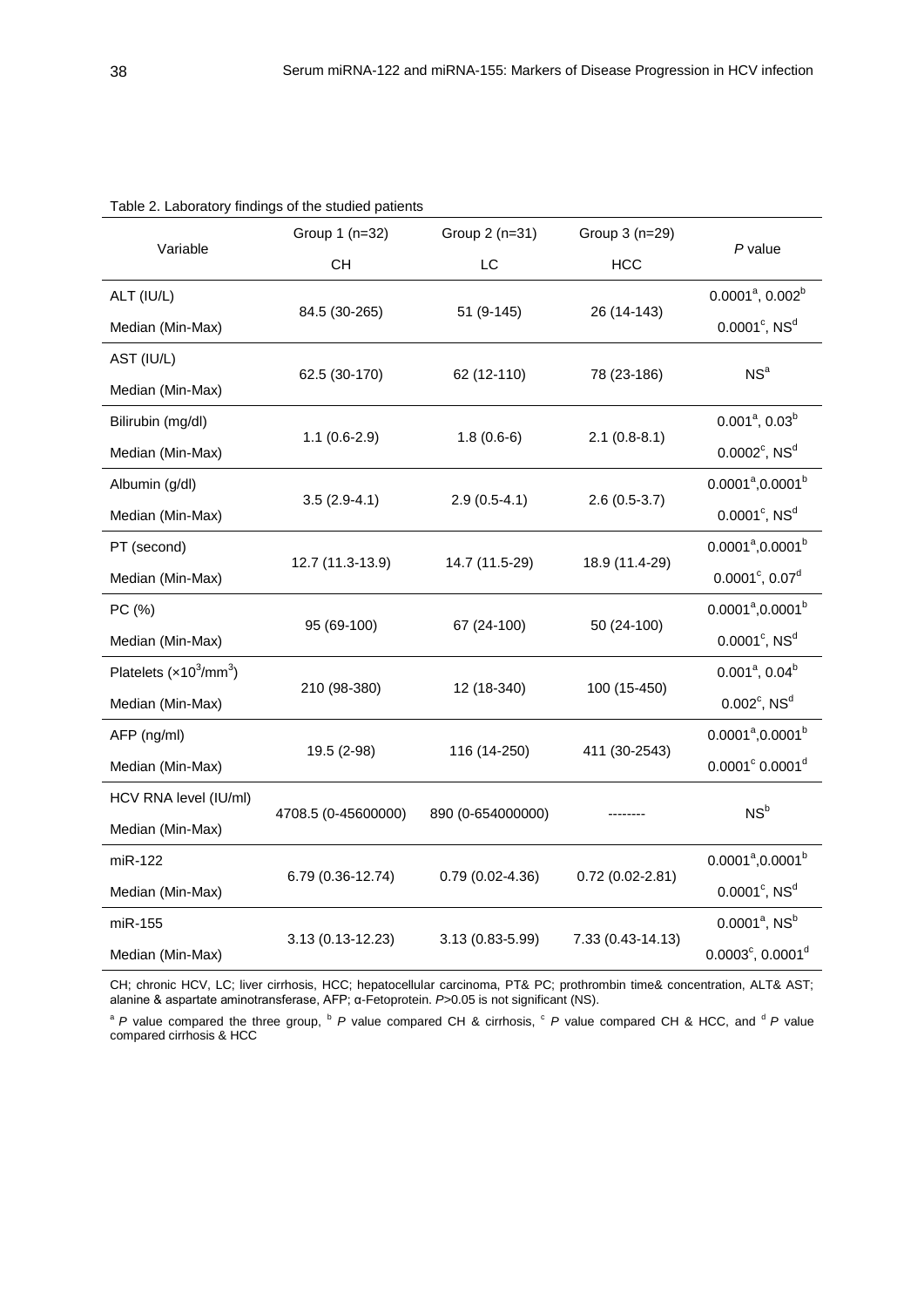

**Figure 1.** Comparison of miR-122 expression level among the three studied groups**.** 



**Figure 2.** Comparison of miR-155 expression level among the three studied groups.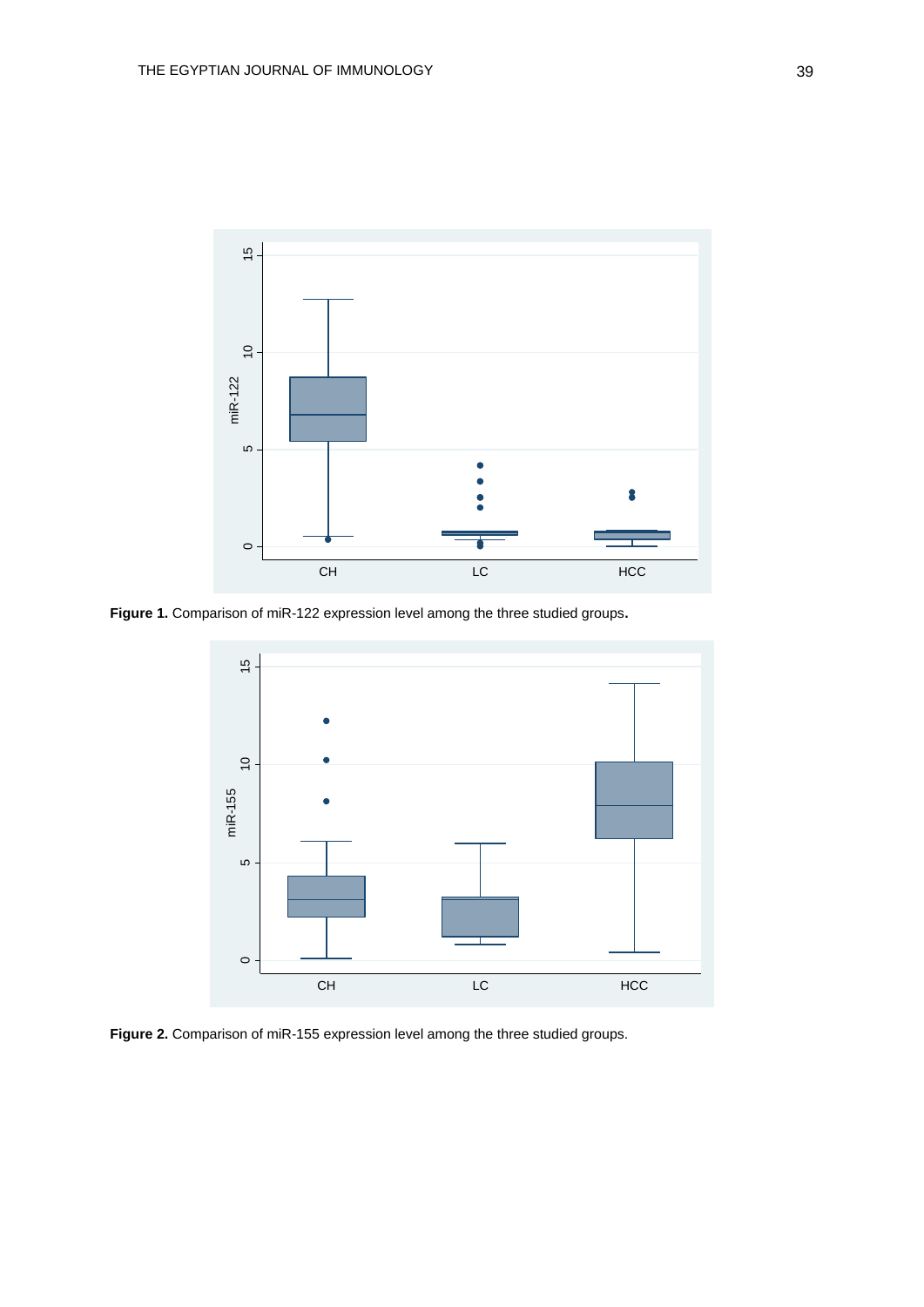The level of miR-122 within the uncomplicated chronic HCV patients showed a statistically significant negative correlation with the degree of fibrosis of the liver (fibroscan) (r=−0.58, *P*=0.01). On the other hand, its level was positively correlated with ALT level  $(r=0.52, P=0.02)$ . Moreover, It was found that miR-122 level within the cirrhotic group was significantly

negatively correlated with the degree of clinical impairment of the liver (Child-Pugh score) (r=−0.57, *P*=0.01) and HCV RNA level (r=−0.49, *P*=0.03). However, all the other tested parameters in both chronic HCV and cirrhotic groups failed to show any correlation with miRNA-122 or miR-155 expression levels, (Table 3).

Table 3. Correlation analysis between miR-122 & miR-155 expression levels and clinical and laboratory parameters of chronic HCV patients with and without liver cirrhosis.

|                            | $miR-122$      |           |                |           | miR-155                  |                          |                |           |  |
|----------------------------|----------------|-----------|----------------|-----------|--------------------------|--------------------------|----------------|-----------|--|
| Variable                   | Group 1 (n=32) |           | Group 2 (n=31) |           | Group $1$ (n=32)         |                          | Group 2 (n=31) |           |  |
|                            | CН             |           |                | LC.       |                          | СH                       |                | LC.       |  |
|                            | r              | $P$ value | r              | P value   | r                        | $P$ value                | r              | P value   |  |
| Child Pugh score           |                |           |                |           |                          |                          |                |           |  |
| Α                          |                | Ξ.        | $-0.57$        | $0.01*$   |                          | $\overline{\phantom{a}}$ | 0.31           | <b>NS</b> |  |
| B                          |                |           |                |           | $\overline{a}$           |                          |                |           |  |
| $\mathsf C$                |                |           |                |           |                          |                          |                |           |  |
| Fibroscan                  |                |           |                |           |                          |                          |                |           |  |
| $F1-F2$                    | $-0.58$        | $0.01*$   |                |           | 0                        | <b>NS</b>                |                |           |  |
| $F3-F4$                    |                |           |                |           |                          |                          |                |           |  |
| <b>Bilirubin</b>           | $-0.14$        | <b>NS</b> | $-0.29$        | <b>NS</b> | $-0.23$                  | <b>NS</b>                | 0.15           | <b>NS</b> |  |
| ALT (IU/L)                 | 0.52           | $0.02*$   | $-0.28$        | <b>NS</b> | 0.10                     | <b>NS</b>                | $-0.35$        | <b>NS</b> |  |
| AST (IU/L)                 | $-0.18$        | <b>NS</b> | $-0.10$        | <b>NS</b> | 0.11                     | <b>NS</b>                | $-0.05$        | <b>NS</b> |  |
| HCV<br><b>RNA</b><br>level | $-0.002$       | <b>NS</b> | $-0.49$        | $0.03*$   | $-0.30$                  | <b>NS</b>                | $-0.19$        | <b>NS</b> |  |
| (IU/ml)                    |                |           |                |           |                          |                          |                |           |  |
| <b>AFP</b>                 | 0.08           | <b>NS</b> | $-0.19$        | <b>NS</b> | $-0.17$                  | <b>NS</b>                | 0.02           | <b>NS</b> |  |
| miR-122                    | ٠              |           |                | ۰         | 0.34                     | <b>NS</b>                | $-0.09$        | NS.       |  |
| miR-155                    | 0.34           | <b>NS</b> | $-0.09$        | <b>NS</b> | $\overline{\phantom{a}}$ | -                        |                | -         |  |

CH; chronic HCV, LC; liver cirrhosis, ALT& AST; alanine & aspartate aminotransferase, AFP; α-Fetoprotein, Correlation coefficient (r), \* *P*>0.05 is not significant (NS).

Univariate analysis showed that the age, bilirubin level, low prothrombin concentration, AFP, miR-122 and miR-155 are important risk factors in patients with HCC. After adjustment for age and liver

functions, and miR-155 in the multivariate model, miR-155 remained as a significant risk factor in patients with HCC. MiR-155 was a successful predictor for HCC diagnosis (OR = 1.5,  $P = 0.04$ ) (Table 4).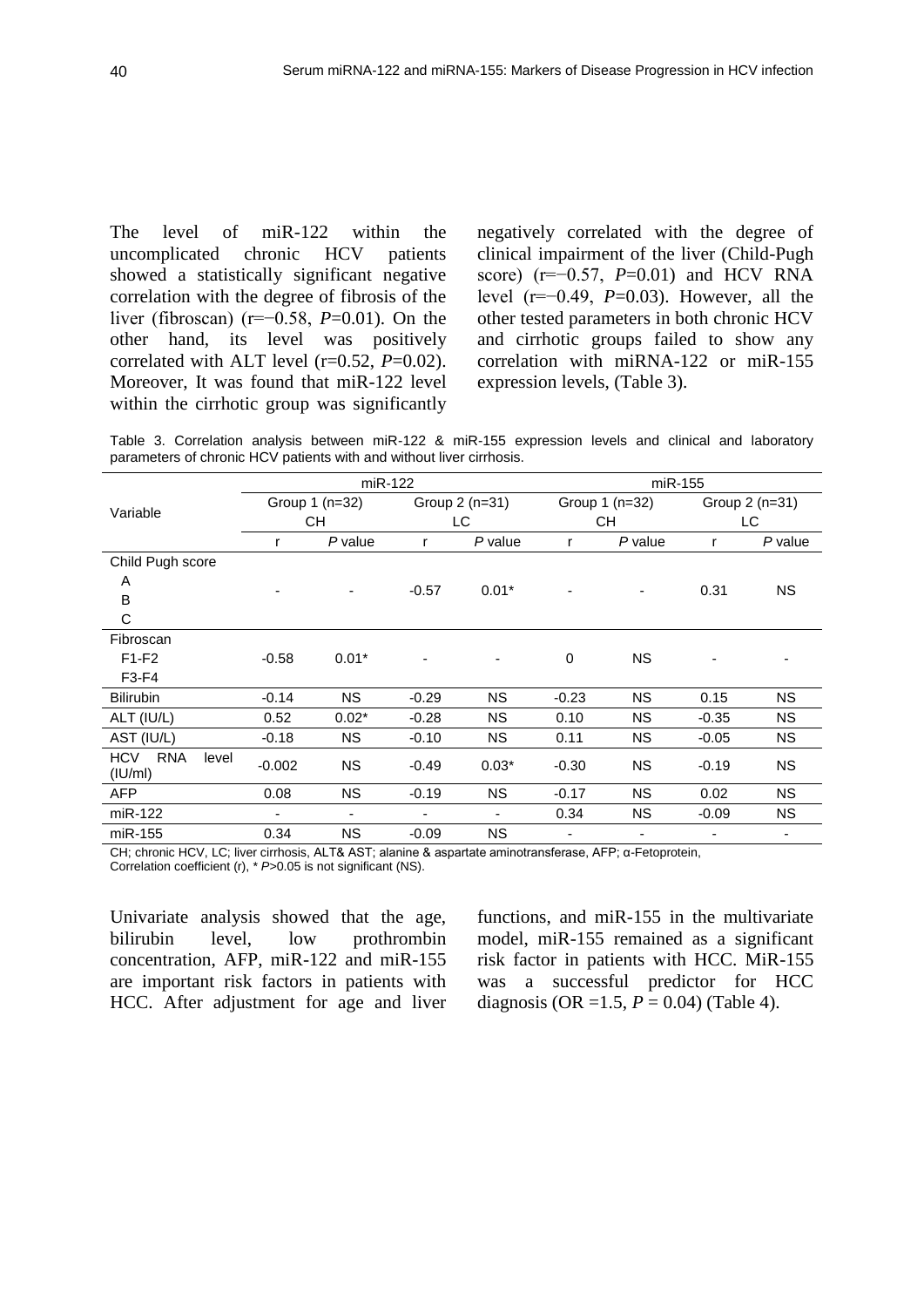| Variable         | Odds ratio (95% confidence<br>interval) | P value  | Adjusted Odds ratio (95%<br>confidence interval) | P value   |
|------------------|-----------------------------------------|----------|--------------------------------------------------|-----------|
| Age              | 1.05 (1.00-1.09)                        | 0.03     | $0.91(0.78-1.06)$                                | NS.       |
| Gender           | $1.13(0.47 - 2.76)$                     | NS.      | $0.47(0.04 - 5.16)$                              | <b>NS</b> |
| <b>ALT</b>       | $0.98(0.97-99)$                         | 0.005    | $0.94(0.87-1.02)$                                | NS.       |
| <b>AST</b>       | $1.01(1.00-1.02)$                       | 0.02     | 1.04 (0.99-1.09)                                 | NS.       |
| <b>Bilirubin</b> | $1.61(1.15-2.25)$                       | 0.006    | $1.07(0.33-3.42)$                                | NS.       |
| PC.              | $0.92(0.93 - 0.98)$                     | < 0.0001 | $0.96(0.90-1.03)$                                | <b>NS</b> |
| <b>Albumin</b>   | $0.79(0.22 - 0.64)$                     | < 0.0001 | $1.36(0.30-6.25)$                                | NS.       |
| <b>AFP</b>       | $1.01(1.00-1.02)$                       | 0.001    | $1.01(0.99-1.02)$                                | NS.       |
| <b>Platelets</b> | $0.99(0.99-1.00)$                       | NS.      | $0.99(0.98-1.07)$                                | NS.       |
| $miR-122$        | $0.53(0.34 - 0.83)$                     | 0.005    | $0.13(0.004 - 4.32)$                             | NS.       |
| miR-155          | 1.47 (1.23-1.79%)                       | < 0.0001 | 1.50 (1.02-2.22)                                 | $*0.04$   |

Table 4. Univariate and multivariate analysis showing the predictive power of different factors for HCC diagnosis

PC; prothrombin concentration, ALT& AST; alanine & aspartate aminotransferase, AFP; α-Fetoprotein, *\*P*>0.05 is not significant (NS).

ROC curve analysis of circulating miR-122 revealed that at a cut-off value of  $\leq 2.81$ could differentiate HCC from non-HCC patients with a sensitivity of 100%, specificity of 46%; area under curve (AUC) 0.75 (*P*<0.001, 95% CI (0.65–0.84). However, ROC curve analysis of miR-155 revealed that at a cut-off value of >6.11 could differentiate HCC from non-HCC patients with a sensitivity of 72.4%, specificity of 95.2%; AUC 0.78 (P< 0.001, 95% CI (0.68- 0.86) (Table 5 & Figure 3, 4).

Table 5. Diagnostic performance of miR-122 and miR-155 for discriminating HCC from Non-HCC

|         | <b>AUC</b>              | P value  | Best cut off<br>point | Sensitivity | Specificity | <b>PPV</b> | <b>NPV</b> | Diagnostic<br>accuracy |
|---------|-------------------------|----------|-----------------------|-------------|-------------|------------|------------|------------------------|
| miR-122 | $0.75(0.65 -$<br>0.84)  | < 0.0001 | ≤2.81                 | 100%        | 46%         | 46%        | 100%       | 73%                    |
| miR-155 | $0.78(0.68 -$<br>(0.86) | < 0.0001 | >6.11                 | 72.4%       | 95.2%       | 87.%       | 88.%       | 83.8%                  |

AUC; area under the curve, PPV; positive predictive value, NPV; negative predictive value. *P*<0.05 is significant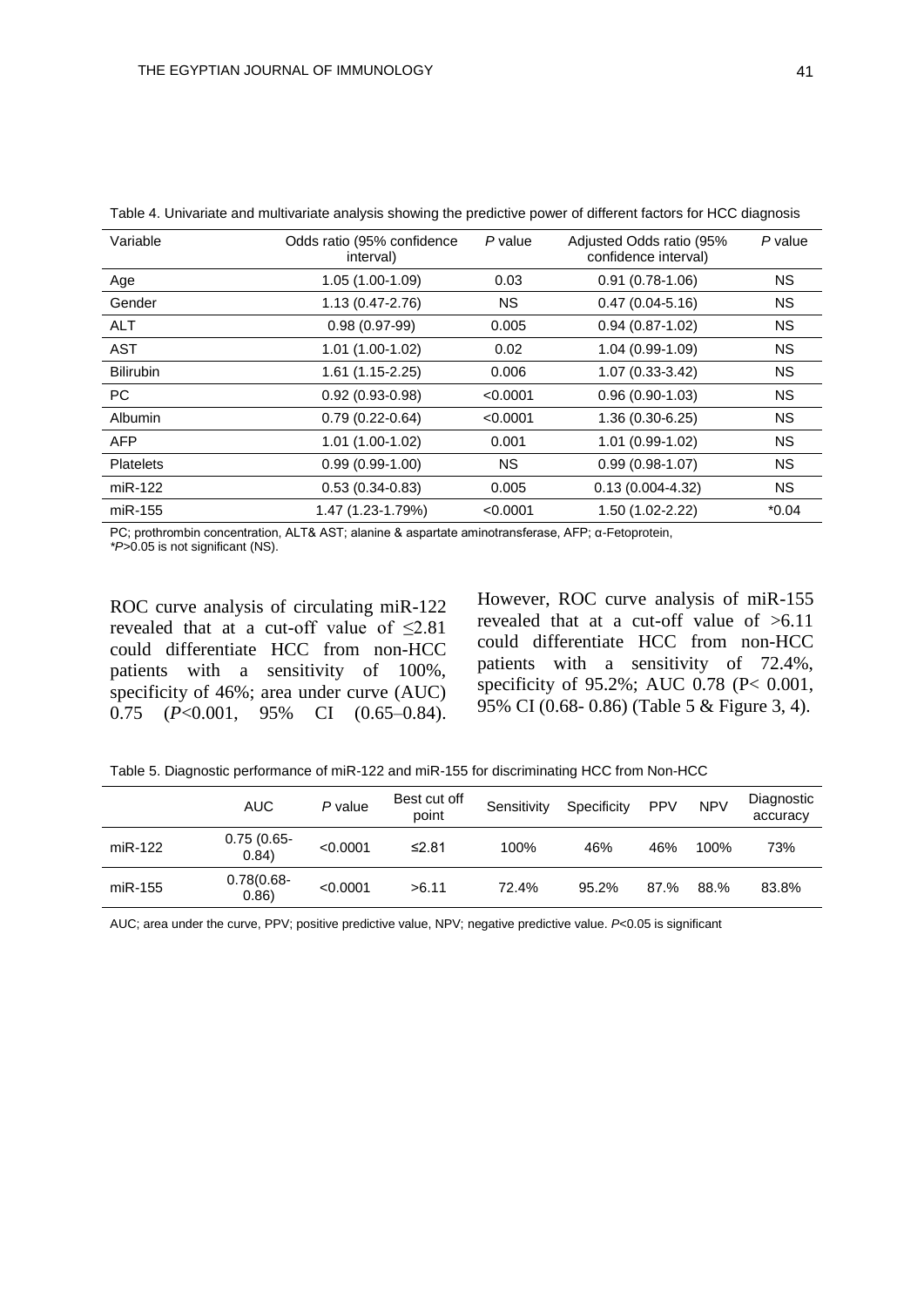

Figure 3. Receiver operator characteristic curve for miRNA-122 as a discriminator between HCC versus non-HCC patients.



**Figure 4.** Receiver operator characteristic curve for miR-155 as a discriminator between HCC versus non-HCC patients.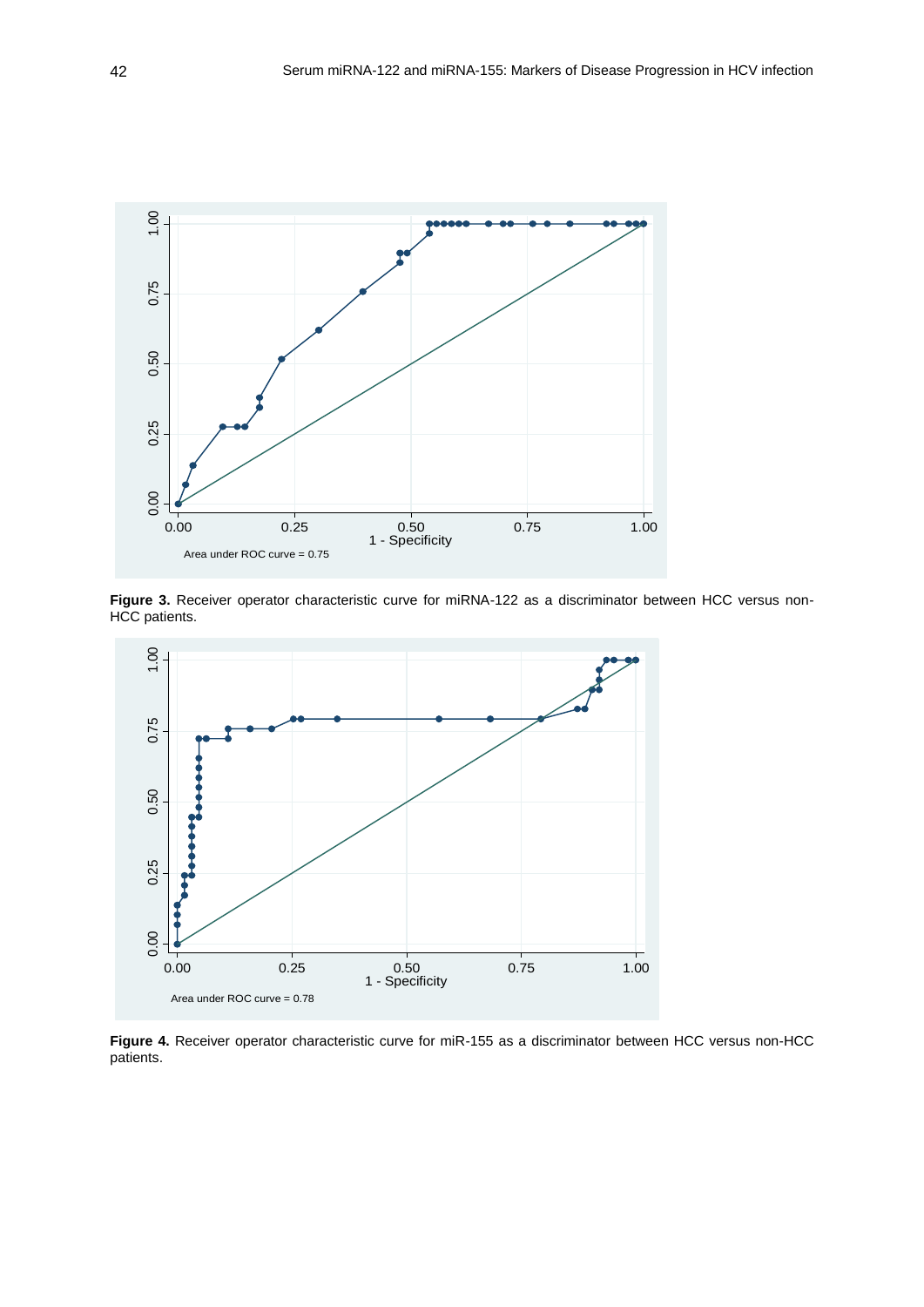## **Discussion**

The present study showed that the serum level of miR-122 was significantly higher in patients with chronic HCV infection and significantly lower in patients with liver cirrhosis and HCC compared to the healthy individuals. This variability in the level of miR-122 could be explained through a postulation with 3 consecutive phases. Firstly, under normal circumstances, the level of miR-122 is almost higher in the hepatocytes than in the peripheral blood. Secondly, upon viral infection, replication and triggering of the immune system and hence stimulation of the inflammatory process in the hepaocytes, miR-122 is released from the hepatocytes into the circulation in a high amount; which might explain the high level of miR-122 in the particular group of patients with chronic HCV infection. Lastly, with progression of the process of liver injury, damage, and finally cirrhosis with or without the development of HCC, with total or almost total loss of the hepatocytes, the level of miR-122 drops to a level lower than the healthy individuals [24].

An alternative plausible mechanism is that the low level of miR-122 in patients with HCC could be regarded as an evidence for the direct role of miR-122 in the development of hepatic carcinogenesis. It was previously reported that miR-122 is a molecule which may function as a tumor suppressor gene and its down regulation may be implicated in the pathogenesis of HCC [25]. However, analysis of the subpopulations of the participants of the present study has disproved this speculation. The nearly similar level of miR-122 in patients with cirrhosis and HCC would support the previous notion which considered miR-122 as a potential marker of hepatic cell damage rather than a marker of HCC.

The current study showed that a miR-122 cut off level of  $\leq 2.81$  had 100% sensitivity for detection of HCC; a sensitivity which is much higher than that provided with the use of alpha fetoprotein (39%-64%) [26-27]. This high sensitivity would render miR-122 an attractive and sensitive marker for diagnosis of HCC and could replace other invasive diagnostic procedures. However, when this finding was copulated with the previously mentioned findings, this high sensitivity may be deceiving, as it may reflect a mere end stage of total or almost total loss of the hepatocyes function. This notion was further strengthened by the remarkably low specificity (46%) and relatively low diagnostic accuracy (73%) of miR-122 for diagnosing HCC. A last supporting evidence for this postulation was obtained after logistic analysis of the risk factors for HCC. After adjustment for the age, gender and liver impairment, miR-122 was not found to be a risk factor for HCC.

The level of miR-122 was negatively correlated to the degree of clinical impairment of the liver (Child-Pugh score) and the degree of liver fibrosis (Fibroscan). Although these findings seem appealing, its practical value might be readily limited. This is because the negative correlation provided by the present study is crude and did not stratify the different grades of liver impairment and fibrosis according certain cut off values of miR-122. Whatever, these findings collectively suggest that miR-122 is a reliable marker of liver cell damage and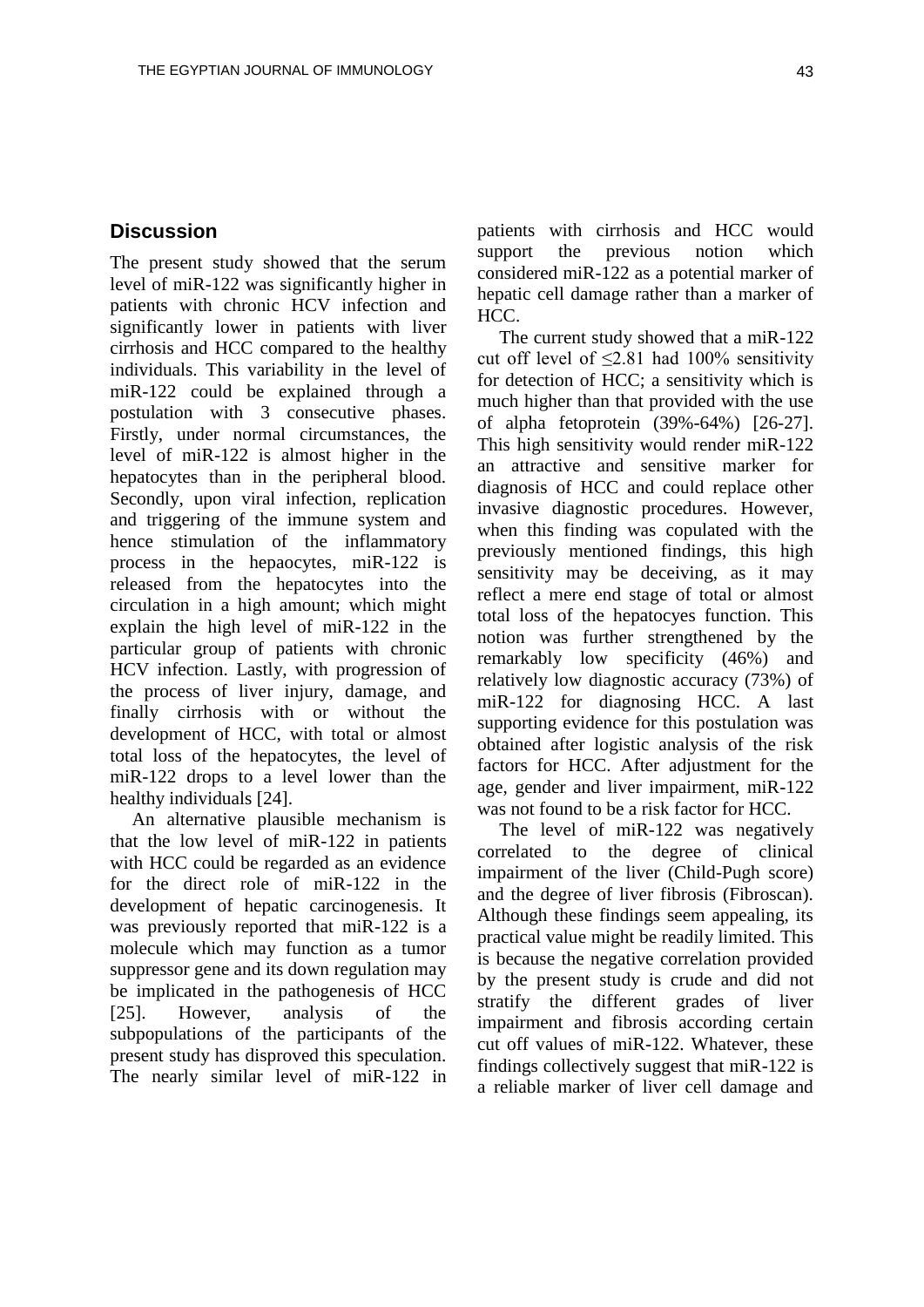might be a valuable adjunct to other clinical, biochemical, and imaging techniques which evaluate the liver cell damage in patients with HCV infection.

The data in the literature is highly contradicting; while many studies support our results [28-31], others show inconsistent findings [32-34]. These contradictory findings could be explained by many reasons such as differences in the sample size of the different studies, variability of the technique for miR-122 extraction and quantitation, diversity in HCV genotypes, and the coexistence of other risk factors for HCC other than HCV like HBV infection and alcoholic induced liver injury.

In contrast to miR-122, the present study reported a significant elevation of miR-155 in patients with HCV, liver cirrhosis and HCC compared to the control. Moreover its level was significantly higher in patients with HCC compared to that in HCV and cirrhotic patients. Up regulation of miR-155 in patients with HCV has been previously reported suggesting its role in the pathogenesis and progression of both chronic HCV infection and HCC [15-16]. The findings of the present study provided many evidences which supported these postulations. Firstly, the selective elevation of miR-155 in the particular patients with HCC could support the previous assumption that miR-155 may act as an oncogene [15- 35]. Secondly, a cut off >6.11 has a reasonably high sensitivity (72.4%) and diagnostic accuracy (83.85) and very high specificity (95.2%) for diagnosing HCC. This diagnostic accuracy may be further improved if coupled with other non-invasive diagnostic tools like alpha fetoprotein. Thirdly, after controlling the variables affecting the risk of HCC, miR-155

remained a significant factor; a finding reinforcing the hypothesis of the oncogenic role of miR-155 in HCC. Collectively, these findings denote that the miR-155 is released from patients with HCC in a specific and not a haphazard manner.

The present study has many limitations; the most evident of which is the small sample size. This was attributed to the financial constrains and the high costs of the kits necessary for microRNA assays. Lack of statistical analysis of alpha fetoprotein particularly in patients with HCC was another shortcoming. However, we intentionally rejected this analysis because the marker was previously extensively studied in the literature. Moreover, the American association for the study of liver diseases has questioned its diagnostic accuracy as a specific marker for patients with HCC [22]. Despite these limitations, the current study highlighted the role of miR-122 as a marker for progression of the process of liver cell injury and miR-155 as a relatively reliable marker for detection of HCC.

In conclusions, MicroRNA-122 is a potential marker for hepatocytes damage and a marker of progression of the process of liver cell injury in patients with HCV infection. MicroRNA-122 is not a reliable marker for diagnosis of HCC. MicroRNA-155 is a relatively reliable marker for detection of patients with HCC. These markers may be valuable add-ons to other clinical, biochemical, and imaging techniques in patients with HCV infection, liver cirrhosis, and HCC. Their diagnostic accuracy could be improved if coupled with other tests. However, these conclusions remain to be reappraised in further studies with larger sample size.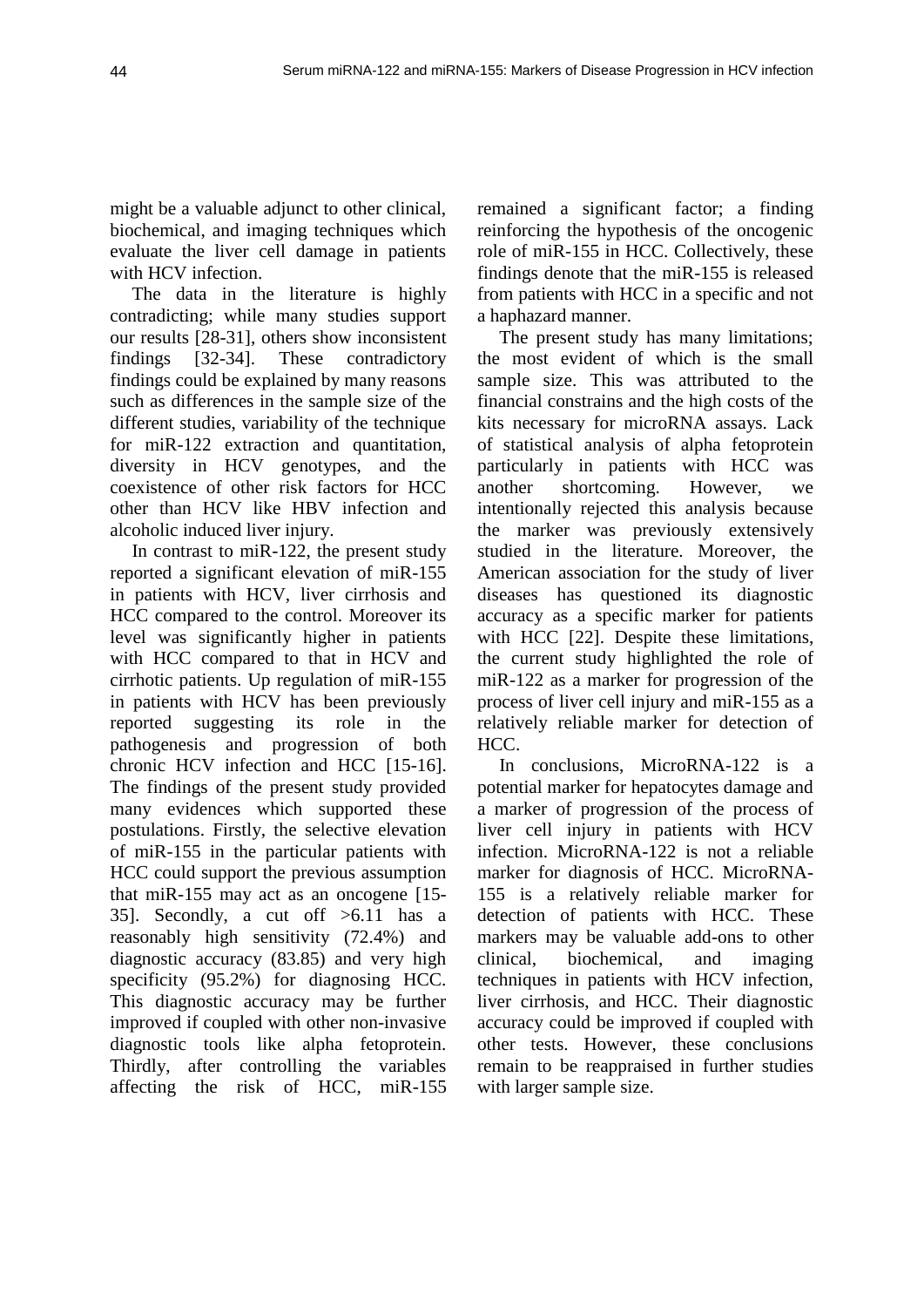## **References**

1. El-Zanaty F, Way A. Egypt Demographic and Health Survey 2008. Egyptian: Ministry of Health. Cairo: El-Zanaty and Associates, and Macro International; 2009.

2. Strickland GT, Elhefni H, Salman T, Waked I, Abdel Hamid H, Mikhail NN Esmat G, and Fix A. Role of hepatitis C infection chronic liver disease in Egypt. Am J Trop Med Hyg 2002; 67 (4), 436-442.

3. El-Zayadi AR, Badran HM, Barakat EM, Attia Mel-D, Shawky S, Mohamed MK, Selim O, Saeid A. Hepatocellular carcinoma in Egypt: a single center study over a decade. World J Gastroenterol 2005; 11: 5193-5198.

4. Bosch FX, Ribes J, Diaz M, Cleries R. Primary liver cancer: worldwide incidence and trends. Gastroenterol. 2004; 127: S5-S16.

5. Pradat P, Alberti A, Poynard T, Esteban JI, Weiland O, Marcellin P, [Badalamenti S,](https://www.ncbi.nlm.nih.gov/pubmed/?term=Badalamenti%20S%5BAuthor%5D&cauthor=true&cauthor_uid=12297846) [Trépo C.](https://www.ncbi.nlm.nih.gov/pubmed/?term=Tr%C3%A9po%20C%5BAuthor%5D&cauthor=true&cauthor_uid=12297846) Predictive value of ALT levels for histologic findings in chronic hepatitis C: a European collaborative study. Hepatol. 2002; 36:973-7.

6. Forner A, Vilana R, Ayuso C, [Bianchi L,](https://www.ncbi.nlm.nih.gov/pubmed/?term=Bianchi%20L%5BAuthor%5D&cauthor=true&cauthor_uid=18069697) [Solé M,](https://www.ncbi.nlm.nih.gov/pubmed/?term=Sol%C3%A9%20M%5BAuthor%5D&cauthor=true&cauthor_uid=18069697) [Ayuso JR,](https://www.ncbi.nlm.nih.gov/pubmed/?term=Ayuso%20JR%5BAuthor%5D&cauthor=true&cauthor_uid=18069697) [Boix L,](https://www.ncbi.nlm.nih.gov/pubmed/?term=Boix%20L%5BAuthor%5D&cauthor=true&cauthor_uid=18069697) [Sala M,](https://www.ncbi.nlm.nih.gov/pubmed/?term=Sala%20M%5BAuthor%5D&cauthor=true&cauthor_uid=18069697) [Varela M,](https://www.ncbi.nlm.nih.gov/pubmed/?term=Varela%20M%5BAuthor%5D&cauthor=true&cauthor_uid=18069697) [Llovet JM,](https://www.ncbi.nlm.nih.gov/pubmed/?term=Llovet%20JM%5BAuthor%5D&cauthor=true&cauthor_uid=18069697) [Brú](https://www.ncbi.nlm.nih.gov/pubmed/?term=Br%C3%BA%20C%5BAuthor%5D&cauthor=true&cauthor_uid=18069697)  [C,](https://www.ncbi.nlm.nih.gov/pubmed/?term=Br%C3%BA%20C%5BAuthor%5D&cauthor=true&cauthor_uid=18069697) [Bruix J.](https://www.ncbi.nlm.nih.gov/pubmed/?term=Bruix%20J%5BAuthor%5D&cauthor=true&cauthor_uid=18069697) Diagnosis of hepatic nodules 20 mm or smaller in cirrhosis: prospective validation of the noninvasive diagnostic criteria for hepatocellular carcinoma. Hepatol. 2008; 47: 97–104.

7. Lee JS, Thorgeirsson SS. Comparative and integrative functional genomics of HCC. Oncogene. 2006; 25: 3801- 3809.

8. Carthew RW and Sontheimer EJ. (2009) Origins and mechanisms of miRNAs and siRNAs. Cell 2009; 136, 642–655.

9. Fabian MR, Sonenberg N and Filipowicz W. Regulation of mRNA translation and stability by microRNAs. Annu. Rev. Biochem. 2010; 79, 351– 379.

10. Ura S, Honda M, Yamashita T, [Ueda T,](https://www.ncbi.nlm.nih.gov/pubmed/?term=Ueda%20T%5BAuthor%5D&cauthor=true&cauthor_uid=19173277) [Takatori](https://www.ncbi.nlm.nih.gov/pubmed/?term=Takatori%20H%5BAuthor%5D&cauthor=true&cauthor_uid=19173277)  [H,](https://www.ncbi.nlm.nih.gov/pubmed/?term=Takatori%20H%5BAuthor%5D&cauthor=true&cauthor_uid=19173277) [Nishino R,](https://www.ncbi.nlm.nih.gov/pubmed/?term=Nishino%20R%5BAuthor%5D&cauthor=true&cauthor_uid=19173277) [Sunakozaka H,](https://www.ncbi.nlm.nih.gov/pubmed/?term=Sunakozaka%20H%5BAuthor%5D&cauthor=true&cauthor_uid=19173277) [Sakai Y,](https://www.ncbi.nlm.nih.gov/pubmed/?term=Sakai%20Y%5BAuthor%5D&cauthor=true&cauthor_uid=19173277) [Horimoto K,](https://www.ncbi.nlm.nih.gov/pubmed/?term=Horimoto%20K%5BAuthor%5D&cauthor=true&cauthor_uid=19173277) [Kaneko S.](https://www.ncbi.nlm.nih.gov/pubmed/?term=Kaneko%20S%5BAuthor%5D&cauthor=true&cauthor_uid=19173277) Differential microRNA expression between hepatitis B and hepatitis C leading disease progression to hepatocellular carcinoma. Hepatol. 2009; 49:1098–1112.

11. [Shwetha S,](https://www.ncbi.nlm.nih.gov/pubmed/?term=Shwetha%20S%5BAuthor%5D&cauthor=true&cauthor_uid=23549102) [Gouthamchandra K,](https://www.ncbi.nlm.nih.gov/pubmed/?term=Gouthamchandra%20K%5BAuthor%5D&cauthor=true&cauthor_uid=23549102) [Chandra M,](https://www.ncbi.nlm.nih.gov/pubmed/?term=Chandra%20M%5BAuthor%5D&cauthor=true&cauthor_uid=23549102) [Ravishankar B,](https://www.ncbi.nlm.nih.gov/pubmed/?term=Ravishankar%20B%5BAuthor%5D&cauthor=true&cauthor_uid=23549102) [Khaja MN,](https://www.ncbi.nlm.nih.gov/pubmed/?term=Khaja%20MN%5BAuthor%5D&cauthor=true&cauthor_uid=23549102) [Das S.](https://www.ncbi.nlm.nih.gov/pubmed/?term=Das%20S%5BAuthor%5D&cauthor=true&cauthor_uid=23549102) Circulating miRNA profile in HCV infected serum: novel insight into pathogenesis. [Sci Rep.](https://www.ncbi.nlm.nih.gov/pubmed/23549102) 2013; 3:1555.

12. Jopling CL, Yi M, Lancaster AM, Lemon SM, Sarnow P. Modulation of hepatitis C virus RNA abundance by a liver-specific MicroRNA. Science 2005; 309: 1577-1581.

13. Lanford RE, Hildebrandt-Eriksen ES, Petri A, Persson R, Lindow M, Munk ME, Kauppinen S and Orum H. Therapeutic silencing of microRNA-122 in primates with chronic hepatitis C virus infection. Science 2010; 327, 198–201.

14. Hsu SH, Wang B, Kota J, [Costinean S,](https://www.ncbi.nlm.nih.gov/pubmed/?term=Costinean%20S%5BAuthor%5D&cauthor=true&cauthor_uid=22820288) [Kutay H,](https://www.ncbi.nlm.nih.gov/pubmed/?term=Kutay%20H%5BAuthor%5D&cauthor=true&cauthor_uid=22820288) [Yu L,](https://www.ncbi.nlm.nih.gov/pubmed/?term=Yu%20L%5BAuthor%5D&cauthor=true&cauthor_uid=22820288) [Bai S,](https://www.ncbi.nlm.nih.gov/pubmed/?term=Bai%20S%5BAuthor%5D&cauthor=true&cauthor_uid=22820288) [La Perle K,](https://www.ncbi.nlm.nih.gov/pubmed/?term=La%20Perle%20K%5BAuthor%5D&cauthor=true&cauthor_uid=22820288) [Chivukula RR,](https://www.ncbi.nlm.nih.gov/pubmed/?term=Chivukula%20RR%5BAuthor%5D&cauthor=true&cauthor_uid=22820288) [Mao H,](https://www.ncbi.nlm.nih.gov/pubmed/?term=Mao%20H%5BAuthor%5D&cauthor=true&cauthor_uid=22820288) [Wei](https://www.ncbi.nlm.nih.gov/pubmed/?term=Wei%20M%5BAuthor%5D&cauthor=true&cauthor_uid=22820288)  [M,](https://www.ncbi.nlm.nih.gov/pubmed/?term=Wei%20M%5BAuthor%5D&cauthor=true&cauthor_uid=22820288) [Clark KR,](https://www.ncbi.nlm.nih.gov/pubmed/?term=Clark%20KR%5BAuthor%5D&cauthor=true&cauthor_uid=22820288) [Mendell JR,](https://www.ncbi.nlm.nih.gov/pubmed/?term=Mendell%20JR%5BAuthor%5D&cauthor=true&cauthor_uid=22820288) [Caligiuri MA,](https://www.ncbi.nlm.nih.gov/pubmed/?term=Caligiuri%20MA%5BAuthor%5D&cauthor=true&cauthor_uid=22820288) [Jacob ST,](https://www.ncbi.nlm.nih.gov/pubmed/?term=Jacob%20ST%5BAuthor%5D&cauthor=true&cauthor_uid=22820288) [Mendell JT,](https://www.ncbi.nlm.nih.gov/pubmed/?term=Mendell%20JT%5BAuthor%5D&cauthor=true&cauthor_uid=22820288) [Ghoshal K.](https://www.ncbi.nlm.nih.gov/pubmed/?term=Ghoshal%20K%5BAuthor%5D&cauthor=true&cauthor_uid=22820288) Essential metabolic antiinflammatory, and antitumorogenic functions of miR-122 in liver. J Clin Invest 2012; 122: 2871–2883.

15. Zhang Y, Wei W, Cheng N, Wang K, Li B, Jiang X, Sun S. Hepatitis C virus-induced upregulation of microRNA-155 promotes hepatocarcinogenesis by activating Wnt signaling. Hepatol. 2012; 56(5):1631– 40.

16- Bala S, Tilahun Y, Taha O, Alao H, Kodys K, Catalano D, Szabo G. Increased microRNA-155 expression in the serum and peripheral monocytes in chronic HCV infection. J Transl Med 2012; 10: 151.

17. Riad SE, El-Ekiaby N, Mekky RY, Ahmed R, El Din MA, El- Sayed M, Abouelkhair MM, Salah A, Zekri AR, Esmat G, Abdelaziz AI. Expression signature of microRNA-155 in hepatitis C virus genotype 4 infection. Biomed Rep 2015; 3: 93-97.

18. [Bihrer V,](https://www.ncbi.nlm.nih.gov/pubmed/?term=Bihrer%20V%5BAuthor%5D&cauthor=true&cauthor_uid=21606975) [Friedrich-Rust M,](https://www.ncbi.nlm.nih.gov/pubmed/?term=Friedrich-Rust%20M%5BAuthor%5D&cauthor=true&cauthor_uid=21606975) [Kronenberger B,](https://www.ncbi.nlm.nih.gov/pubmed/?term=Kronenberger%20B%5BAuthor%5D&cauthor=true&cauthor_uid=21606975) [Forestier N,](https://www.ncbi.nlm.nih.gov/pubmed/?term=Forestier%20N%5BAuthor%5D&cauthor=true&cauthor_uid=21606975) [Haupenthal J,](https://www.ncbi.nlm.nih.gov/pubmed/?term=Haupenthal%20J%5BAuthor%5D&cauthor=true&cauthor_uid=21606975) [Shi Y,](https://www.ncbi.nlm.nih.gov/pubmed/?term=Shi%20Y%5BAuthor%5D&cauthor=true&cauthor_uid=21606975) [Peveling-Oberhag](https://www.ncbi.nlm.nih.gov/pubmed/?term=Peveling-Oberhag%20J%5BAuthor%5D&cauthor=true&cauthor_uid=21606975)  [J,](https://www.ncbi.nlm.nih.gov/pubmed/?term=Peveling-Oberhag%20J%5BAuthor%5D&cauthor=true&cauthor_uid=21606975) [Radeke HH,](https://www.ncbi.nlm.nih.gov/pubmed/?term=Radeke%20HH%5BAuthor%5D&cauthor=true&cauthor_uid=21606975) [Sarrazin C,](https://www.ncbi.nlm.nih.gov/pubmed/?term=Sarrazin%20C%5BAuthor%5D&cauthor=true&cauthor_uid=21606975) [Herrmann E,](https://www.ncbi.nlm.nih.gov/pubmed/?term=Herrmann%20E%5BAuthor%5D&cauthor=true&cauthor_uid=21606975) [Zeuzem S,](https://www.ncbi.nlm.nih.gov/pubmed/?term=Zeuzem%20S%5BAuthor%5D&cauthor=true&cauthor_uid=21606975) [Waidmann O,](https://www.ncbi.nlm.nih.gov/pubmed/?term=Waidmann%20O%5BAuthor%5D&cauthor=true&cauthor_uid=21606975) [Piiper A.](https://www.ncbi.nlm.nih.gov/pubmed/?term=Piiper%20A%5BAuthor%5D&cauthor=true&cauthor_uid=21606975) Serum miR-122 as a biomarker of necroinflammation in patients with chronic hepatitis C virus infection. Am J Gastroenterol 2011; 106 (9), 1663–1669.

19. Bihrer V, Waidmann O, Friedrich-Rust M, Forestier N, Susser S, Haupenthal J, Welker M, Shi Y, Peveling-Oberhag J, Polta A, Von Wagner M, Radeke HH, Sarrazin C, Trojan J, Zeuzem S, Kronenberger B, Piiper A. Serum microRNA-21 as marker for necroinflammation in hepatitis C patients